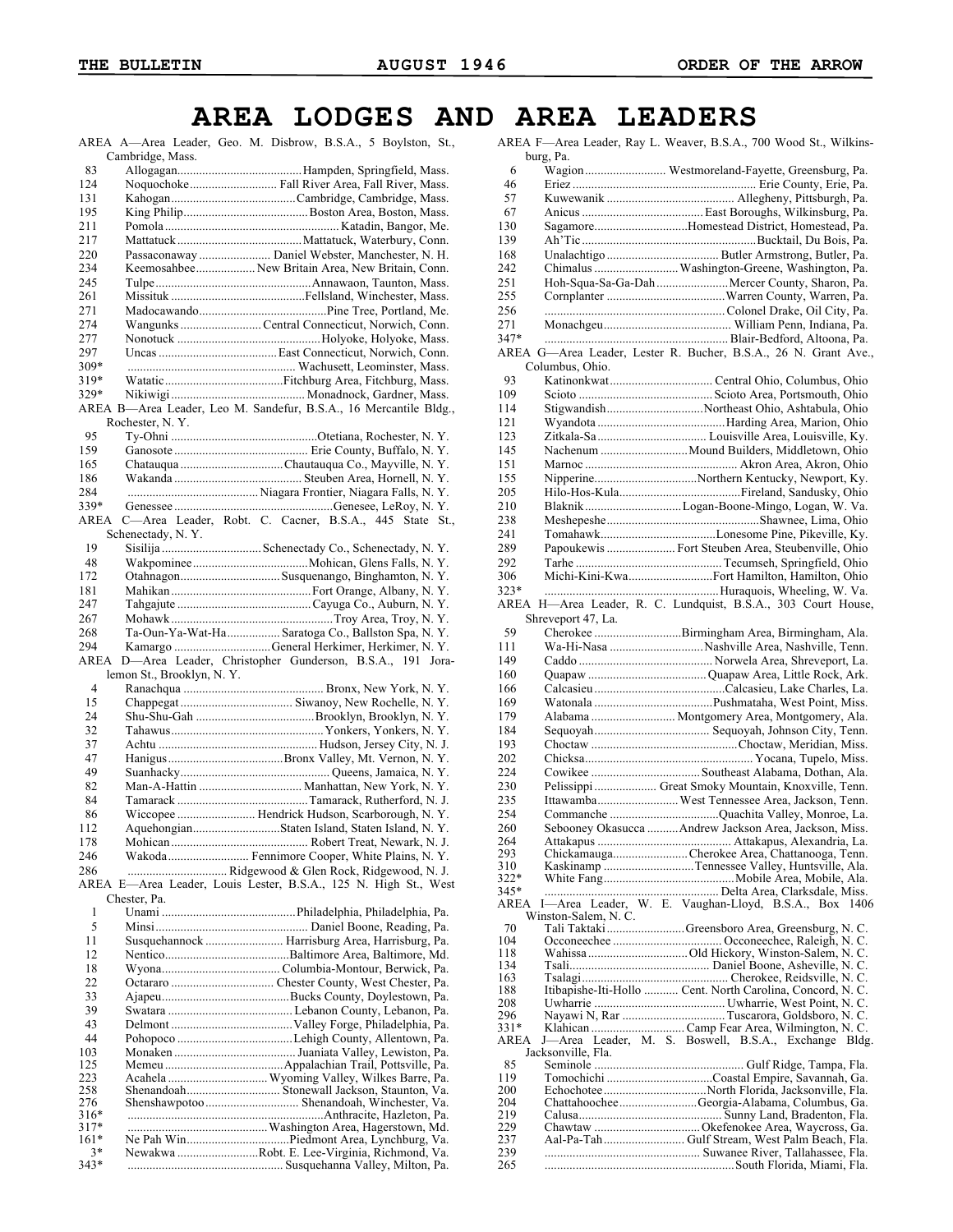| 273    |                                      | Wehadkee Chattahoochee Area, West Point, Ga.                      | 244            | Do Noo              |
|--------|--------------------------------------|-------------------------------------------------------------------|----------------|---------------------|
| $326*$ |                                      |                                                                   | 337*           | Otyokw              |
| $340*$ |                                      |                                                                   | 280            | Wag-O-              |
|        |                                      | AREA K—Area Leader, E. H. Leland, B.S.A., 319 First National Bank | 302            | Koshko              |
|        | Bldg., Pontiac, Mich.                |                                                                   |                | AREA Q—Area         |
| 29     |                                      |                                                                   |                | Davenport,          |
|        |                                      |                                                                   | 80             | Silver T            |
| 79     |                                      | Jibshe-WanaganGrand Valley, Grand Rapids, Mich.                   | 97             | Cha'Pa.             |
| 88     |                                      | Munhacke Washtenaw-Livingston, Ann Arbor, Mich.                   | 108            | Wakosł              |
| 89     |                                      |                                                                   | 313            | Bison               |
| 152    |                                      | Indian DrumScenic Trails, Traverse City, Mich.                    | 344*           | .                   |
| 162    |                                      | Mi-Gi-Si-O-Paw-Gan Detroit Area, Detroit, Mich.                   |                | $R - Area$          |
| 180    |                                      |                                                                   | AREA           |                     |
| 203    |                                      |                                                                   |                | Lubbock, T          |
| 206    |                                      | Tee-Tonk-Ah  Land O Lakes, Jackson, Mich.                         | 35             | Wichita             |
| 214    |                                      |                                                                   | 66             | Yah-Ta              |
| 218    |                                      |                                                                   |                | .                   |
| $315*$ |                                      |                                                                   | 78             | Antelop             |
| $332*$ |                                      |                                                                   | 141            | Tatanka             |
|        |                                      | AREA L-Area Leader, James Swofford, B.S.A., 80 S. La Grange       | 150            | Nakona              |
|        | Rd., La Grange, Ill.                 |                                                                   | 199            | Wahin'.             |
| 7      |                                      |                                                                   | 295            | Otena               |
| 40     |                                      |                                                                   | 330*           | Kotso               |
| 41     |                                      |                                                                   | $341*$         | .                   |
| 106    |                                      |                                                                   |                | AREA S-Area         |
| 110    |                                      |                                                                   |                | Tula, Okla.         |
| 120    |                                      |                                                                   | 133            | Ma-Nu.              |
| 140    |                                      | Ma-Ka-Tai-Me-She-Kia-Kiak  Blackhawk Area, Rockford, Ill.         | 138            | Yaqui               |
| 157    |                                      |                                                                   | 148            | Inola               |
|        |                                      |                                                                   | 154            | Checote             |
| 175    |                                      |                                                                   | 190            | Wisawa              |
| 197    |                                      |                                                                   | 192            | .                   |
| 215    |                                      | Noo-Ti'Mis Ch'ke  Oak Plain, Waukegan, Ill.                       | 213            |                     |
| 227    |                                      |                                                                   | 232            | .<br>Akela V        |
| 248    |                                      |                                                                   | 281            | Black B             |
| 279    |                                      |                                                                   | 283            | Cimaro              |
| 334*   |                                      |                                                                   |                |                     |
|        | AREA M—Area Leader (to be appointed) |                                                                   | 288            | .                   |
| 38     |                                      |                                                                   | 320*           | Oskihoi             |
| 55     |                                      |                                                                   | 328*           | Ya Ha I             |
| 63     |                                      |                                                                   |                | AREA T-Area         |
| 92     |                                      |                                                                   |                | Broadway,           |
| 143    |                                      |                                                                   | 16             | Tonkaw              |
| 191    |                                      |                                                                   | 26             | Blue O <sub>2</sub> |
|        |                                      | AREA N-Area Leader, Joe A. Juncker, B.S.A., 16 Murial Trust       | 52             | Chan O              |
|        | Bldg., New Albany, Indiana           |                                                                   | 69             | Mazash              |
| 65     |                                      | Tseyedin George Rogers Clark, New Albany, Ind.                    | 105            | Tetonw              |
| 75     |                                      |                                                                   | 144            | .                   |
| 128    |                                      |                                                                   | 174            | Nagadji             |
| 142    |                                      |                                                                   | 176            | Minnidı             |
| 173    |                                      |                                                                   | 183            | Chatoka             |
| 182    |                                      |                                                                   | 196            | .                   |
| 189    |                                      |                                                                   | 257            | Agamin              |
| 212    |                                      | So-A'Ka-Ga-GwaWhite River, Bloomington, Ind.                      | 31             | Naguon              |
| 222    |                                      |                                                                   |                | AREA U (Omitte      |
| 269    |                                      |                                                                   |                | AREA V—Are:         |
| 290    |                                      |                                                                   |                | Bldg., St. L        |
| 308    |                                      | WahpinachiWhite Water Valley, Richmond, Ind.                      | 42             | O <sub></sub>       |
| $314*$ |                                      | MishawakaMishawaka Area, Mishawaka, Ind.                          | 51             | Shawne              |
|        |                                      | AREA O—Area Leader, Vardie R. Lawrence, B.S.A., 212 Commer-       | 91             | Nih-Ka              |
|        |                                      |                                                                   | 147            | Tamego              |
|        | cial Bldg., Alton, Ill.              |                                                                   | $321*$         | Nani-Ba             |
| 81     |                                      |                                                                   |                |                     |
| 94     |                                      |                                                                   | AREA           | W—Are               |
| 115    |                                      |                                                                   |                | Plainfield, l       |
| 126    |                                      |                                                                   | $\overline{2}$ | Sanhica             |
| 132    |                                      |                                                                   | 9              | Cowaw               |
| 136    |                                      |                                                                   | 54             | Allemal             |
| 167    |                                      |                                                                   | 68             | Minquii             |
| 240    |                                      |                                                                   | 71             | .                   |
|        |                                      | AREA P—Area Leader, P. H. Norg, B.S.A., 610 State St., Madison,   | 76             | Hunnik              |
|        | Wis.                                 |                                                                   | 77             | Lekau               |
| 61     |                                      |                                                                   | 107            | Kon Ko              |
| 73     |                                      |                                                                   | 286            | Iaoapog             |
| 96     |                                      |                                                                   | 287            | Kit-Che             |
| 153    |                                      |                                                                   |                | AREA X-Area         |
| 146    |                                      |                                                                   |                | Port Arthur         |
| 156    |                                      |                                                                   | 36             | Matigw              |
| 194    |                                      |                                                                   | 60             | Ama-To              |
| 226    |                                      |                                                                   | 62             | Sioux               |
| 231    |                                      | Mi-Ka-No Milwaukee County, Milwaukee, Wis.                        | 72             | Tejas               |
| 234    |                                      |                                                                   |                |                     |
|        |                                      |                                                                   |                |                     |

| 244      |                                                                   |
|----------|-------------------------------------------------------------------|
| 337*     |                                                                   |
|          |                                                                   |
| 280      |                                                                   |
| 302      |                                                                   |
|          | AREA Q-Area Leader, Wm. C. Souder, B.S.A., 606-7 Putnam Bldg.     |
|          | Davenport, Iowa                                                   |
| 80       | Silver Tomahawk Southeast Iowa, Burlington, Iowa                  |
| 97       |                                                                   |
| 108      | WakoshaWapsipinicon Area, Waterloo, Iowa                          |
|          |                                                                   |
| 313      |                                                                   |
| 344*     |                                                                   |
| AREA     | R-Area Leader, G. M. Unger, B.S.A., 410 Myrick Bldg.,             |
|          | Lubbock, Tex.                                                     |
| 35       | WichitaNorthwest Texas, Wichita Falls, Tex.                       |
| 66       |                                                                   |
|          |                                                                   |
|          |                                                                   |
| 78       | Antelope Eastern New Mexico, Roswell, N. M.                       |
| 141      |                                                                   |
| 150      |                                                                   |
| 199      | Wahin'Kto Concho Valley, San Angelo, Tex.                         |
| 295      |                                                                   |
| 330*     |                                                                   |
| $341*$   |                                                                   |
| AREA     | S-Area Leader, A. J. Lawrence, B.S.A., 602 S. Cheyenne,           |
|          |                                                                   |
|          | Tula, Okla.                                                       |
| 133      | Ma-Nu  Last Frontier, Oklahoma City, Okla.                        |
| 138      |                                                                   |
| 148      |                                                                   |
| 154      |                                                                   |
| 190      |                                                                   |
| 192      |                                                                   |
| 213      |                                                                   |
| 232      | Akela Wahinahpay Caddo Area, Texarkana, Tex.                      |
| 281      | Black BeaverBlack Beaver Area, Chickasha, Okla.                   |
| 283      | CimaroonCimaroon Valley, Stillwater, Okla.                        |
|          |                                                                   |
| 288      |                                                                   |
| 320*     |                                                                   |
| 328*     | Ya Ha Klack Go  Muskogee, Muskogee, Okla.                         |
|          | AREA T-Area Leader, Geo. R. Boardman, B.S.A., Room 5, 1101/2      |
|          | Broadway, Fargo, N. D.                                            |
| 16       | Tonkawampus  Minneapolis Area, Minneapolis, Minn.                 |
| 26       |                                                                   |
| 52       | Chan Owapi  Missouri Valley, Bismarck, N. D.                      |
| 69       | Mazasha  Minnesota Valley, Mankato, Minn.                         |
| 105      |                                                                   |
| 144      |                                                                   |
|          |                                                                   |
| 174      |                                                                   |
| 176      |                                                                   |
| 183      |                                                                   |
| 196      |                                                                   |
| 257      |                                                                   |
| 31       | Naguonabe  Central Minnesota, St. Cloud, Minn.                    |
|          |                                                                   |
|          |                                                                   |
|          | AREA U (Omitted now)                                              |
|          | AREA V-Area Leader, John D. Wright, B.S.A., 505<br>Chemical       |
|          | Bldg., St. Louis, Mo.                                             |
| 42       |                                                                   |
| 51       |                                                                   |
| 91       |                                                                   |
| 147      |                                                                   |
| 321*     |                                                                   |
|          | Nani-Ba-Zhu  Southwest Kansas, Hutchinson, Kan.                   |
| AREA     | W-Area Leader, James Boyer, B.S.A., 113 East Sixth St.,           |
|          | Plainfield, N. J.                                                 |
| 2        |                                                                   |
| 9        |                                                                   |
| 54       | Allemakewink Morris Sussex Area, Morristown, N. J.                |
| 68       |                                                                   |
| 71       |                                                                   |
| 76       |                                                                   |
| 77       |                                                                   |
| 107      |                                                                   |
| 286      |                                                                   |
| 287      | IaoapoghRidgewood-Glen Rock, Ridgewood, N. J.                     |
|          | Kit-Chee-Ke-Ma  Middlesex, New Brunswick, N. J.                   |
|          | AREA X-Area Leader, R. G. Singleton, B.S.A., 301 Bluestein Bldg., |
|          | Port Arthur, Tex.                                                 |
| 36       | Matigwa Trinity-Neches, Beaumont, Tex.                            |
| 60       |                                                                   |
| 62<br>72 |                                                                   |